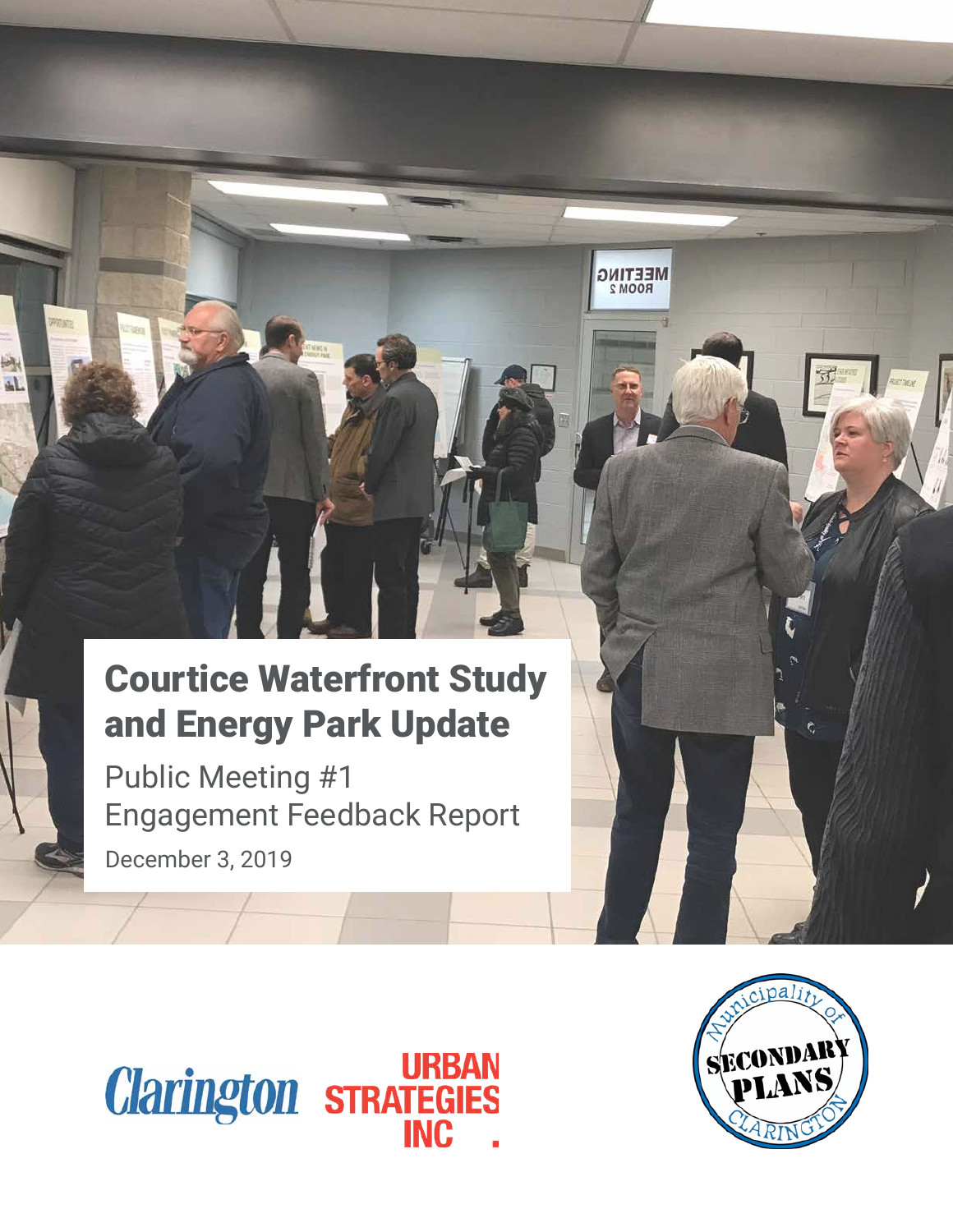### Acknowledgments

#### Consulting Team

Tim Smith, Principal, Urban Strategies Inc. Warren Price, Partner, Urban Strategies Inc. Alex Heath, Associate, Urban Strategies Inc. Haya Rizvi, Planner, Urban Strategies Inc. Stephen Brophy, Designer, Urban Strategies Inc.

#### Municipality of Clarington Project Team

Carlos Salazar, Manager of Community Planning and Design Karen Richardson, Manager of Development Engineering Paul Wirch, Senior Planner, Community Planning and Design

#### Project Steering Committee

Jeff Almeida, Regional Municipality of Durham Heather Finlay, Regional Municipality of Durham Bonnie Wright, Clarington Board of Trade Stefanie Penney, CLOCA Ray Davies, OPG Kirk Kemp Hannu Halminen, Halminen Homes Carlo Pellarin, Manager, Development Review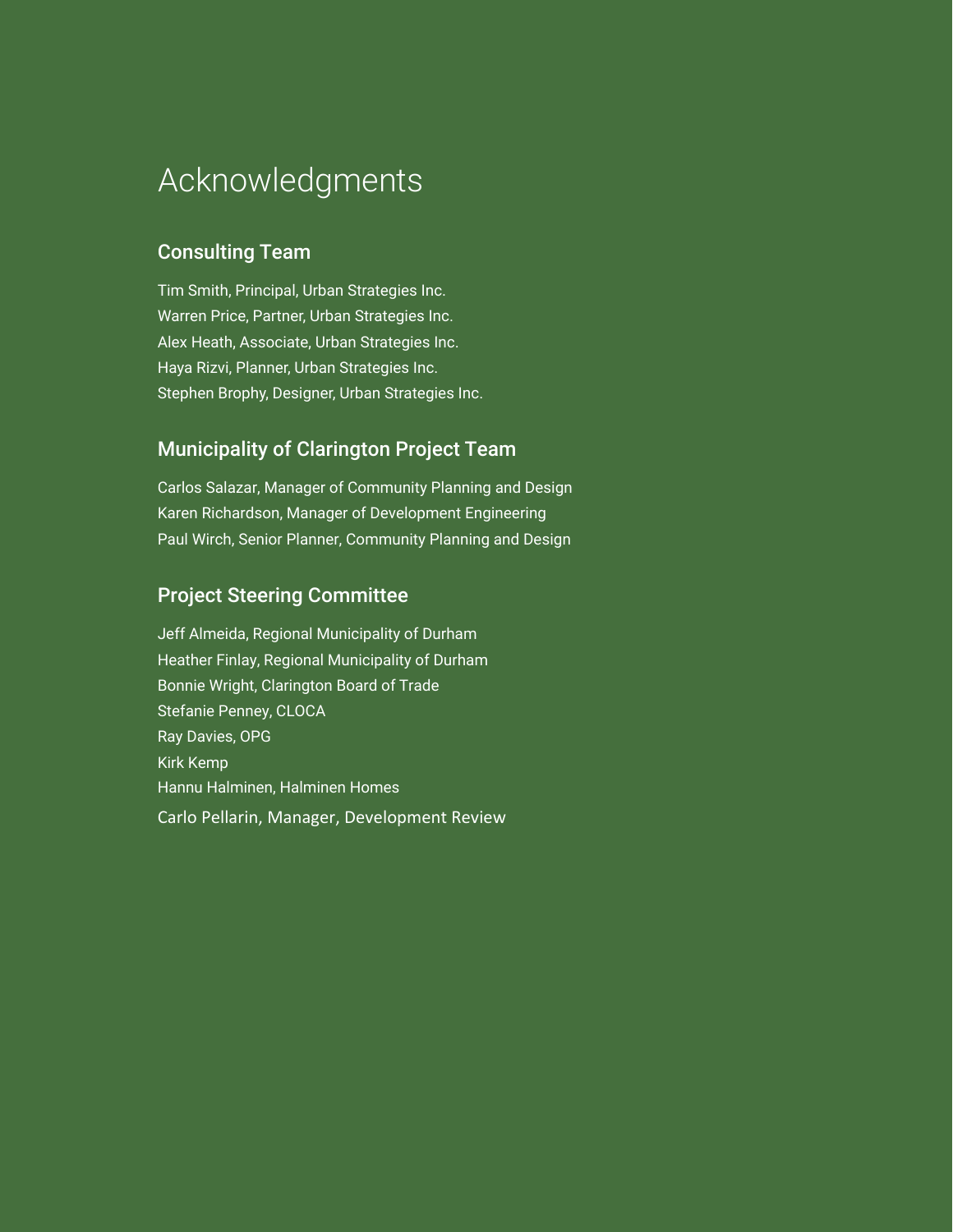### Table of Contents

| 1. Introduction             | Δ |
|-----------------------------|---|
| 2. Meeting Overview         | 6 |
| 3. Feedback Themes          | 7 |
| <b>4. Detailed Feedback</b> | 8 |

To access Appendix documents, please visit the project website at: **<http://www.clarington.net/courticewaterfront>**

- **•** Appendix 1: Information Panels
- **•** Appendix 2: Written Feedback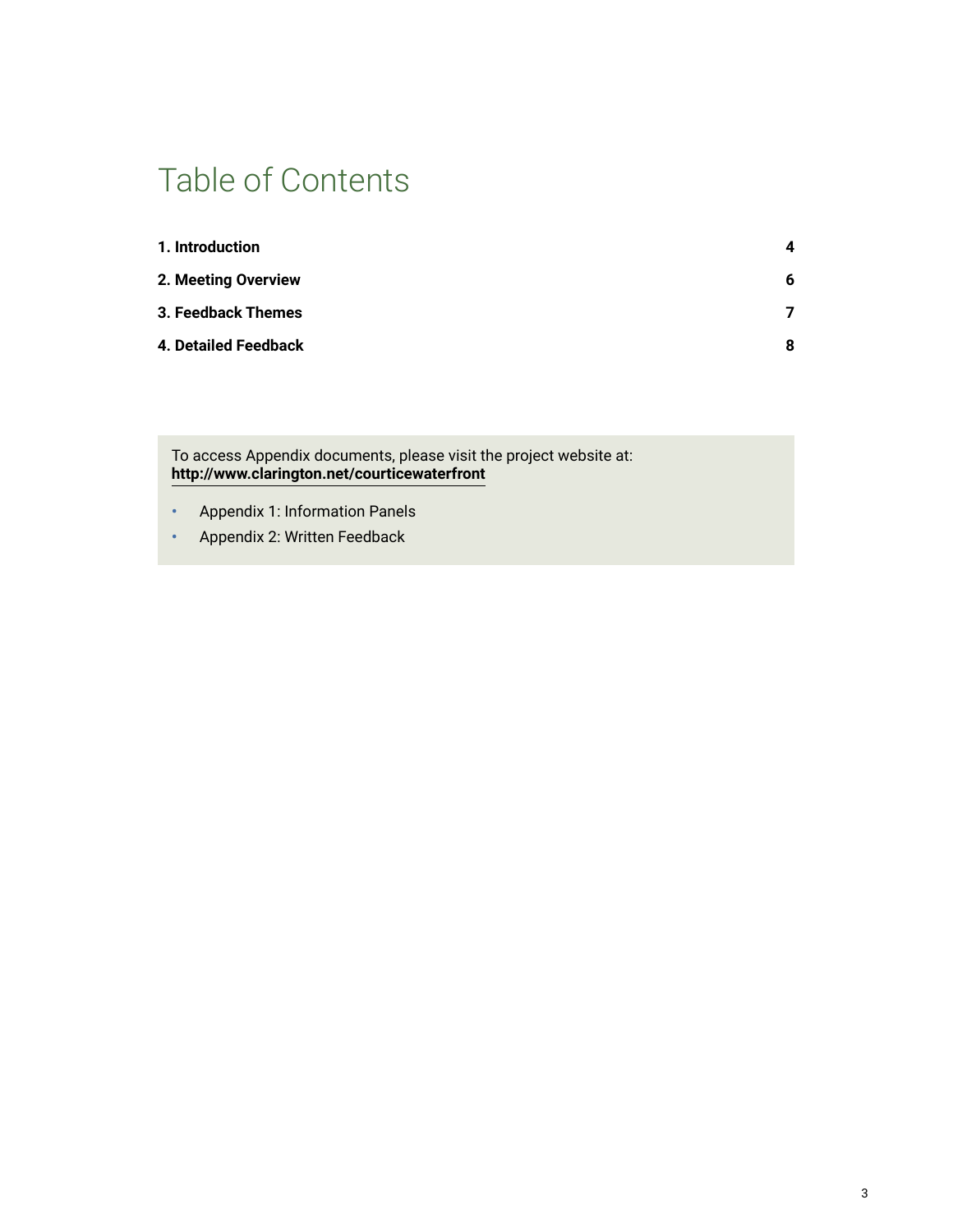## <span id="page-3-0"></span>1. Introduction

In 2018, the Municipality of Clarington retained Urban Strategies Inc, Hemson Consulting and WSP to undertake a review of the original vision and Secondary Plan for the Energy Park. The purpose of this review was to understand why attraction of energy-related uses had been limited, and identify a renewed vision and updated policy framework for the future, particularly in light of the limited supply of employment lands within Clarington with access to municipal services.

In 2019, the study area was expanded to include the Courtice Waterfront. The Municipality's Strategic Plan 2019-2022 identifies the Courtice Waterfront as one of Clarington's Legacy Projects. This project will provide a fresh, comprehensive vision for the waterfront and updated land use designations, including a clearly delineated Municipal Wide Park.

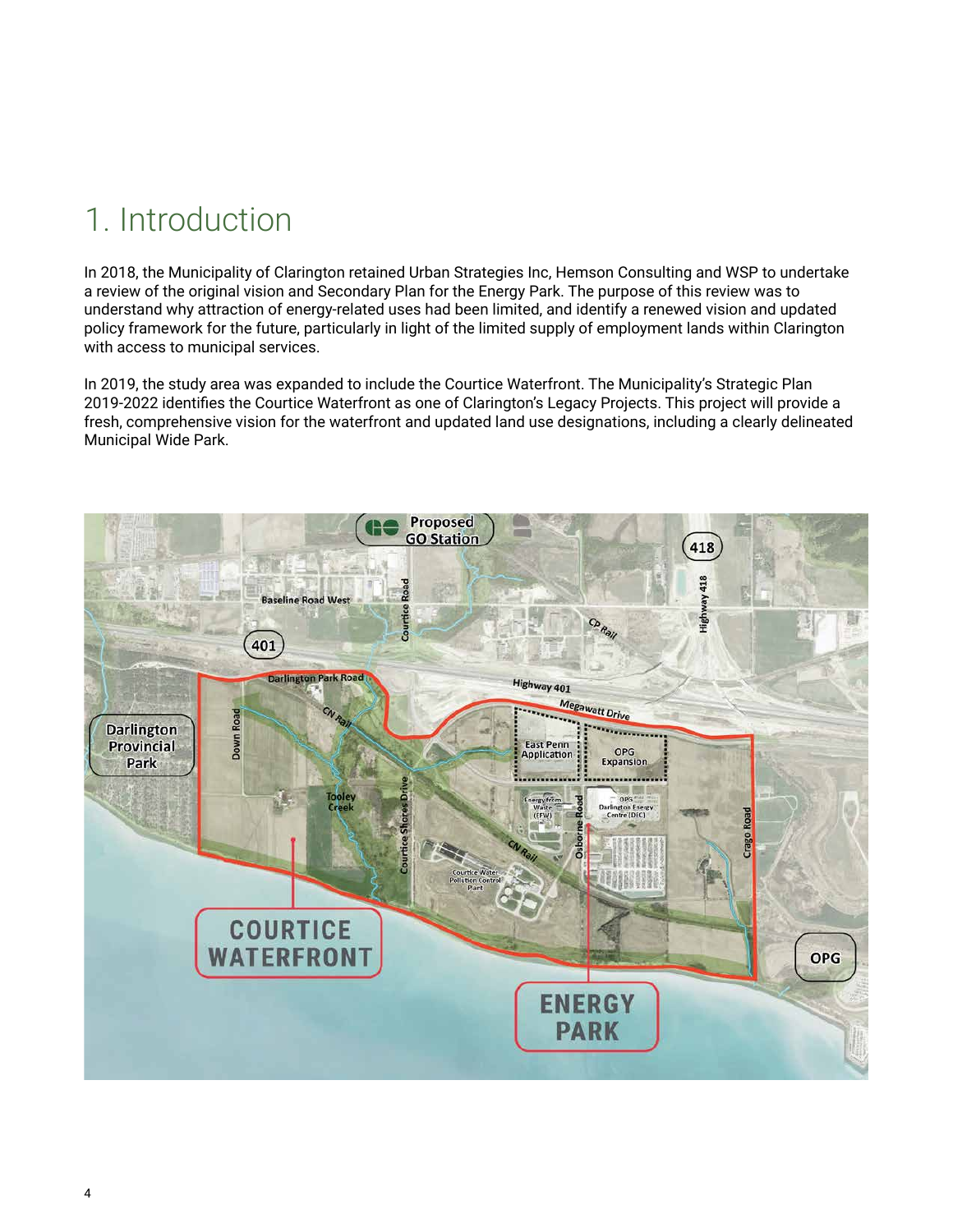### Waterfront Study

This project consists of the preparation of a Secondary Plan Update for the existing Energy Park Secondary Plan. This update will expand the project area for the Secondary Plan to include the Courtice Waterfront lands. The expanded project area and additional study of the Courtice Waterfront will afford the opportunity to explore uses that complement the Energy Park and Courtice as a whole.

#### **We are currently in Stage 1 of the Courtice Waterfront Study. There will be three more in-person opportunities to receive feedback on the project.**

More information on the Energy Park Secondary Plan Update can be found at:

#### **<http://www.clarington.net/energypark>**

#### **<http://www.clarington.net/courticewaterfront>**

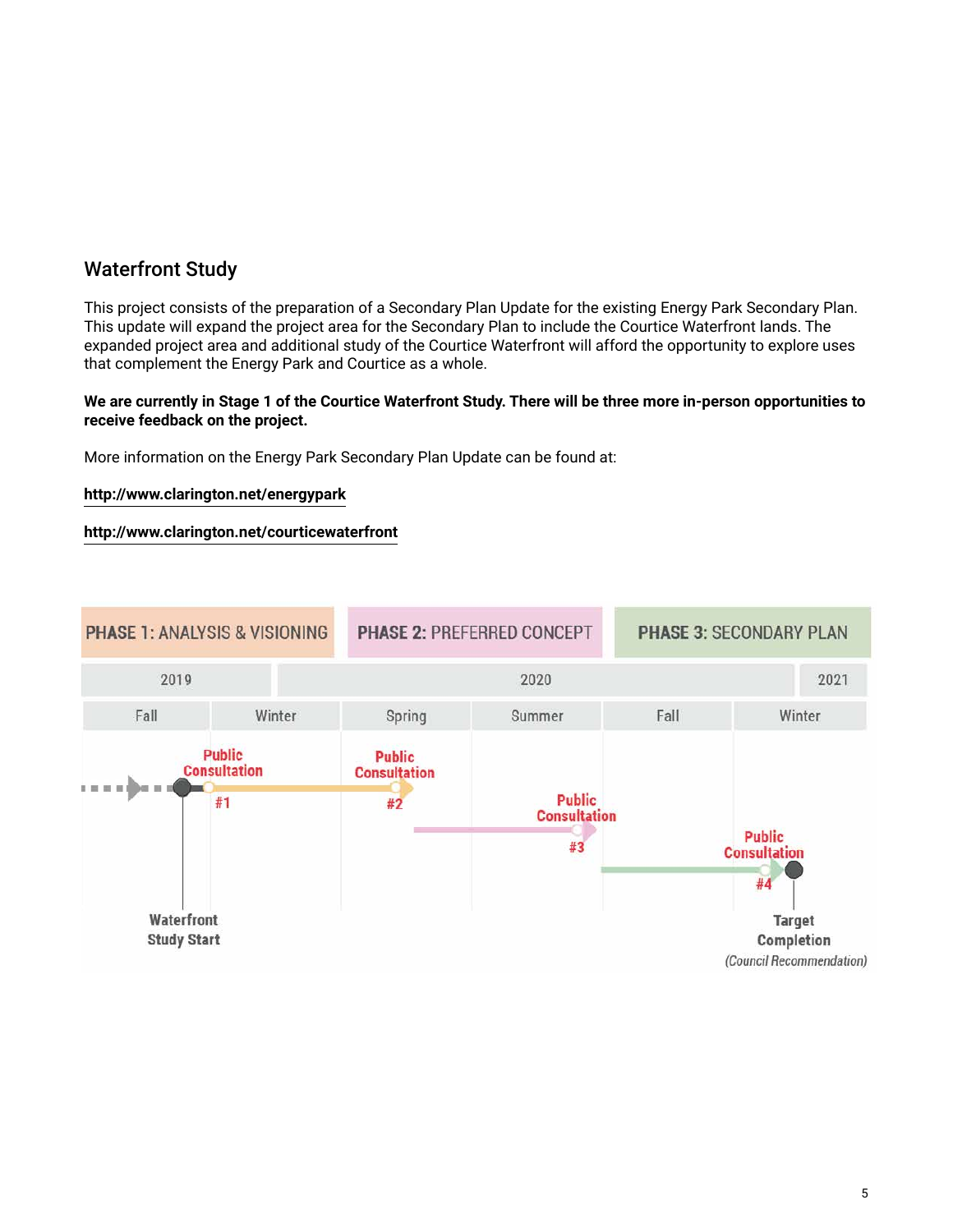## <span id="page-5-0"></span>2. Meeting Overview

Public Meeting #1 for the Courtice Energy Park Secondary Plan Update and Waterfront Study was held at the South Courtice Arena at 1595 Prestonvale Road in Courtice on December 3, 2019 from 6:00 pm to 8:00 pm. Invitations were mailed out to all addresses within the project area. Notices were advertised in both Clarington This Week and Orono Weekly Times on November 20, 21 and November 27, 28. Notices were also posted on the municipal website and on the Municipality's Facebook account. Approximately 15 people attended the public meeting.

The public meeting was set up in an open house format, allowing for unstructured discussion and feedback. Attendees circulated through the room reading information presented on panels, and Municipal staff and members of the consultant team were available to answer questions and discuss and record feedback. Participants provided feedback by speaking to a member of the consultant team or Municipal staff, filling out a Comment Sheet, or leaving a sticky note or sticker directly on the panels. These written comments, as well as feedback provided through conversations with staff and consultants, are summarized in this document.

#### **The panels on display included the following info:**

- **•** Area Context
- **•** Project Timeline
- **•** Team
- **•** Opportunities for the Project Areas
- **•** Other Initiatives and Studies
- **•** Background and analysis of current policy documents
- **•** Vision for the Energy Park
- **•** Recent news in the Energy Park
- **•** The Energy Park Secondary Plan Update
- **•** Next Step

#### **The final panels posed the following questions to attendees:**

How will a waterfront park benefit Courtice?

How can the Courtice Waterfront lands complement the Energy Park?

What would you like to enjoy doing along the waterfront?

How should the Secondary Plan support the development of an energy cluster?

All information panels can be found in Appendix 1.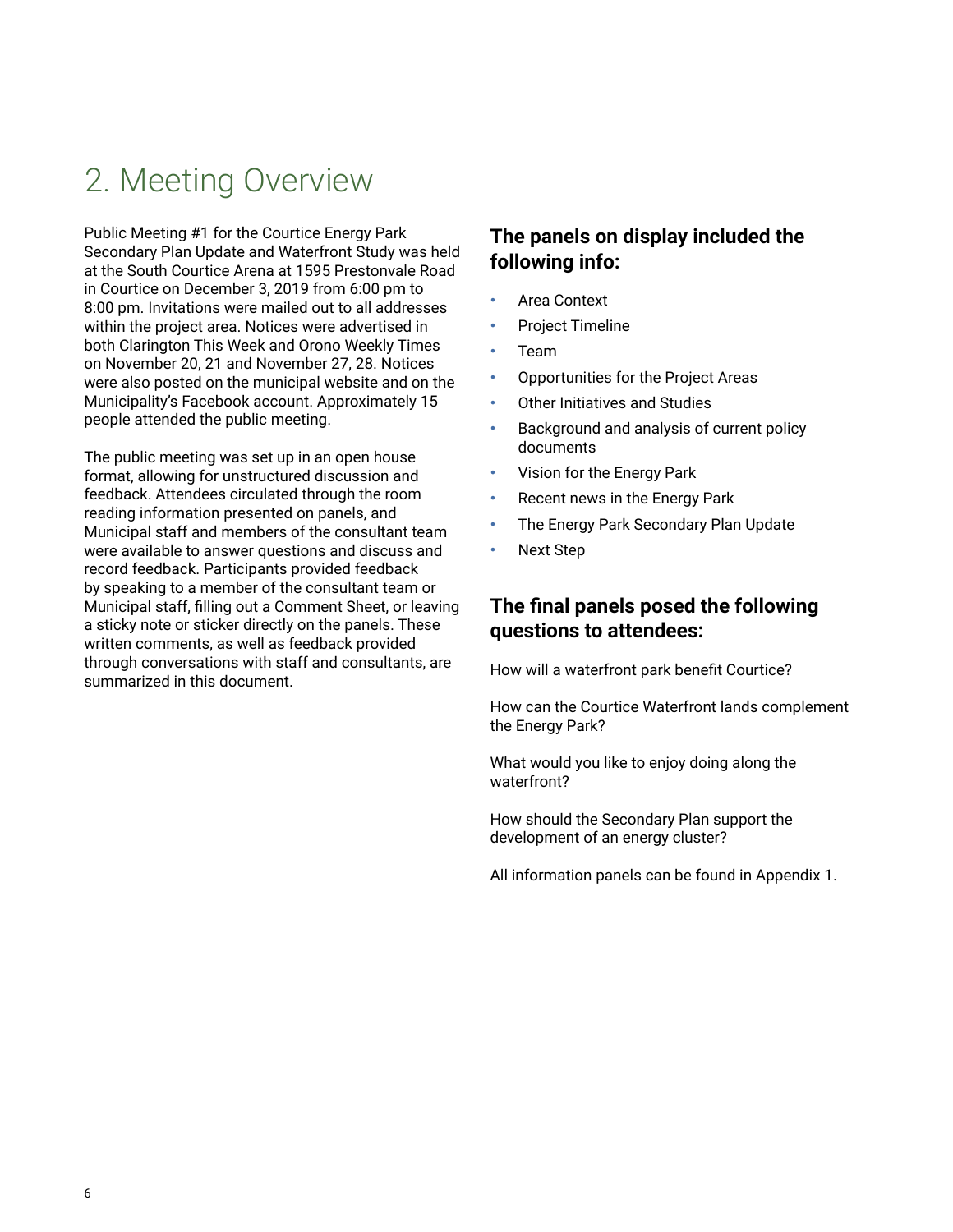# <span id="page-6-0"></span>3. Feedback Themes

**Participants expressed a desire for a waterfront destination park, with amenities to attract tourists.** There was consensus that a waterfront park would benefit the Municipality by providing additional space to enjoy natural spaces and potentially provide a connection between existing trails. Residents expressed that if there was a new waterfront park, they would enjoy eating at restaurants, having picnics, fishing and hiking.

**Participants generally supported development of the waterfront, stating that additional activity in the area would increase safety, create a "western gateway" into the Municipality, and raise Clarington's profile in the region.** 

**Participants expressed a strong concern about the current lack of access to the project area, emphasizing improved access for a variety of modes.** Many participants expressed a strong desire for trail/multi-use path connections for pedestrians and cyclists, both across the Highway 401 and across the project area.

**There are concerns about the compatibility between prestige office uses, the existing Energy From Waste Facility and the possibility of an anaerobic digester.**

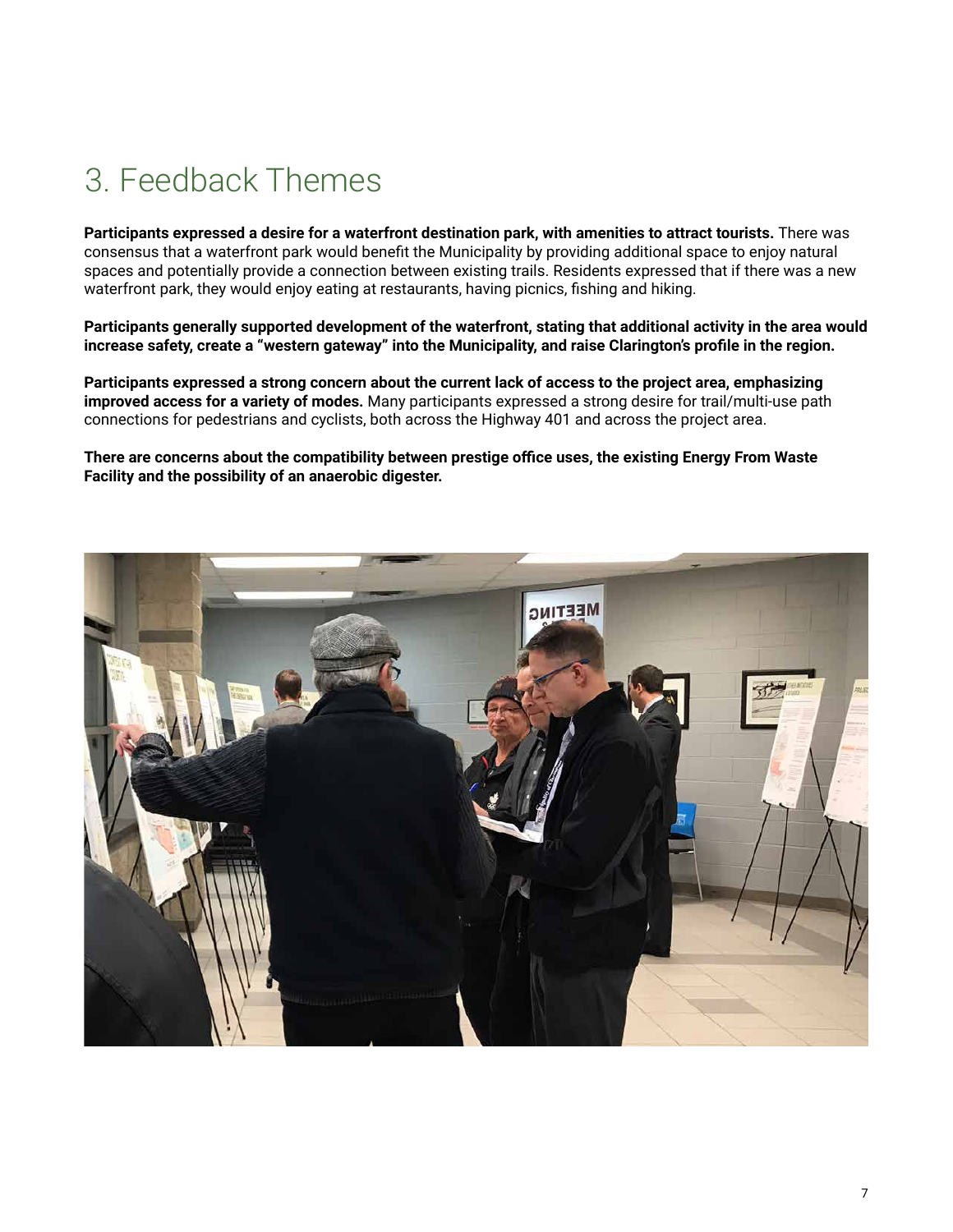## <span id="page-7-0"></span>4. Detailed Feedback

### Waterfront Park Destination:

- **•** The Courtice Waterfront should be grander than the rest of the municipality.
- **•** The Waterfront should include amenities that draws in tourists, it could be a destination with a Ferris Wheel or public art.
- **•** A good example to consider would be the National Harbour in Maryland.
- **•** A nuclear design theme for the park.
- **•** If the design tapped into the energy theme, they could consider a glow-in-the-dark trail along the waterfront.
- **•** Include a sandy beach with access to the water.

#### Area Character:

- **•** Courtice should be Clarington's gateway from the West, a waterfront destination could raise Courtice's municipal profile. It could create more of a personality in the area, and balance the negative visual impact of the Energy From Waste Facility in the Energy Park.
- **•** The area currently feels a bit unsafe because there are never many people there. Bringing more people down there will increase safety and reclaim public space from negative activities.

#### Access:

- **•** Waterfront plans should accommodate automobile parking, as well as access for alternative modes of transportation.
- **•** Existing trails should be extended to connect to the waterfront trail.
- **•** Provide pedestrian and cycling access over the Highway 401 at the bottom of Trulls Road to Down Road.
- **•** Use Strava heat maps to see where desire paths are for cyclists today. Municipalities can purchase this data.
- **•** Provide amenities for cyclists. Examples: water fountains/bottle filling stations, way-finding signage with distances to key community destinations, local area maps, covered bike racks, covered picnic area, etc.
- **•** Upgrade existing road and field crossings of the CN tracks to full public crossings.
- **•** A safe access route to the waterfront park is crucial. The residents of Courtice currently do not have safe access to the Waterfront Trail or the Darlington Provincial Park.
- **•** Cycling advocates in the municipality have repeatedly requested safe access by creating a multi-use path along Courtice Road between Baseline Road and Megawatt Drive, or a pedestrian/cycling bridge over the Highway 401. These requests should be noted in any future planning for the proposed waterfront park.
- **•** At present all residents live north of the 401, but if there is development to the south of the highway connections will be even more critical.
- **•** Improve connections / transportation between the Courtice Waterfront and Energy Park.
- **•** Provide a linkage from Darlington Provincial Park all the way to the Darlington Nuclear Plant.
- **•** Incorporate a multi-use trail connecting the entire project area.
- **•** Offer alternative modes of transportation like electric bikes and scooters throughout the entire project area.